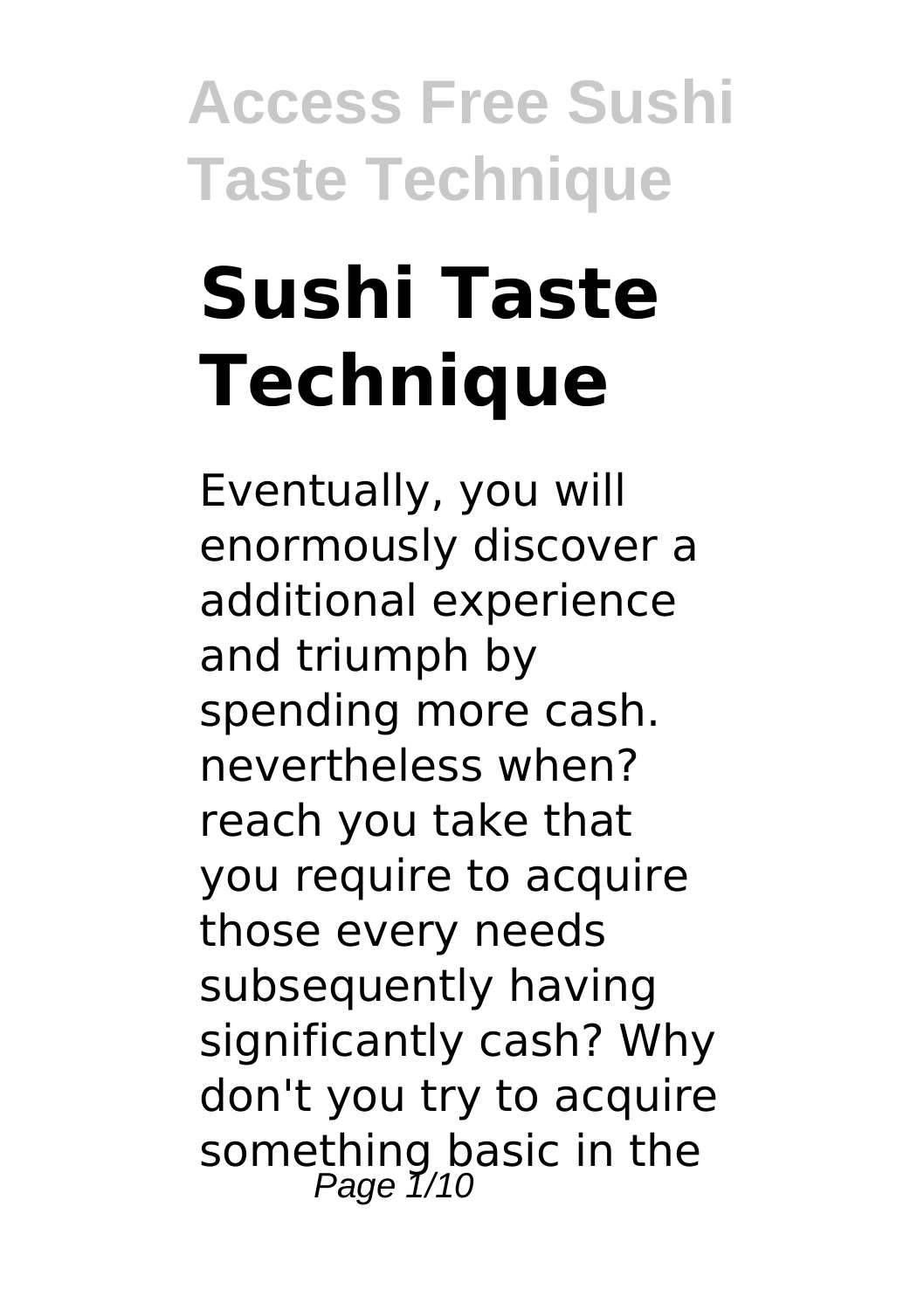beginning? That's something that will guide you to understand even more going on for the globe, experience, some places, once history, amusement, and a lot more?

It is your extremely own mature to measure reviewing habit. along with guides you could enjoy now is **sushi taste technique** below.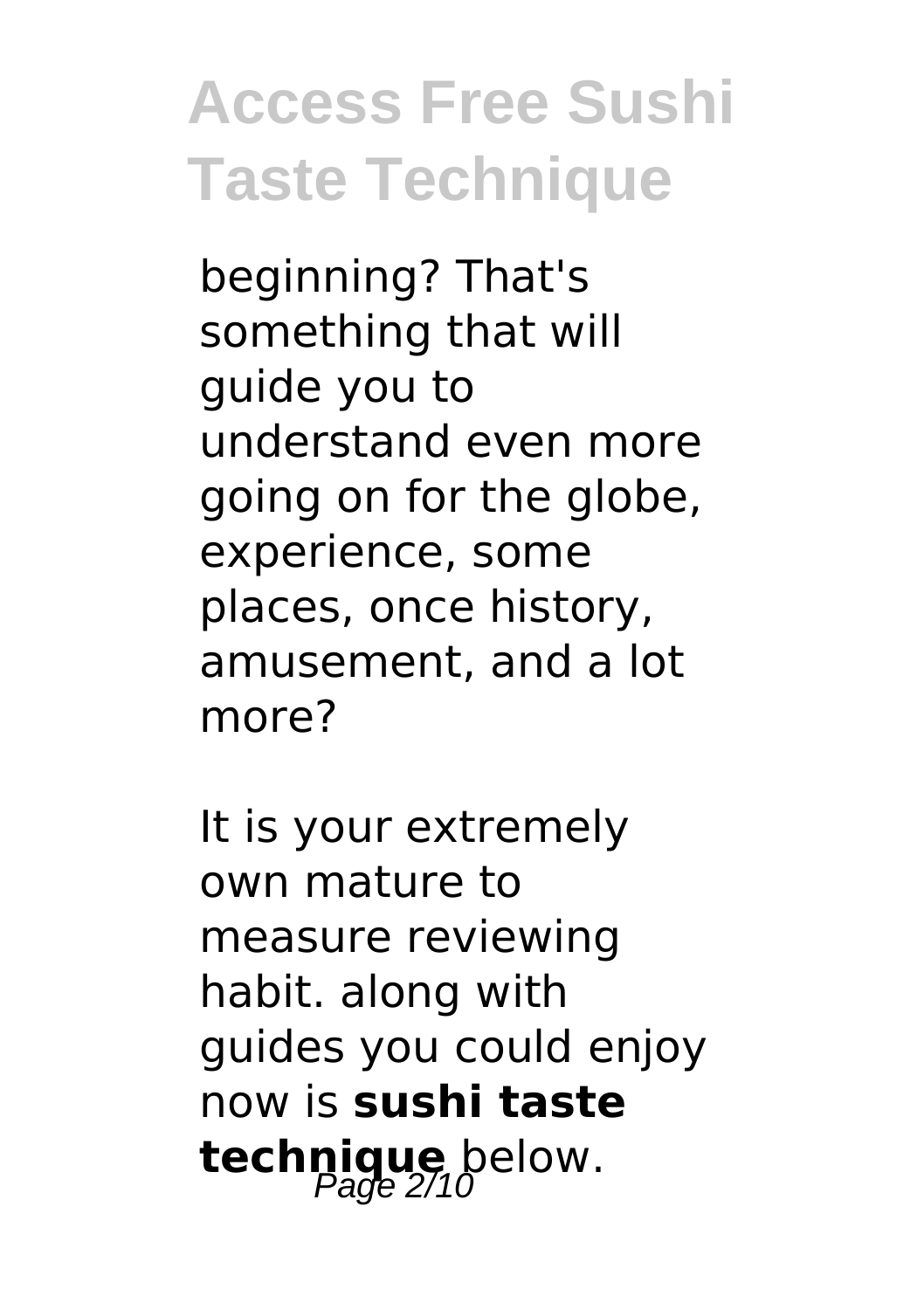We understand that reading is the simplest way for human to derive and constructing meaning in order to gain a particular knowledge from a source. This tendency has been digitized when books evolve into digital media equivalent – E-**Boo** 

**Sushi Taste Technique**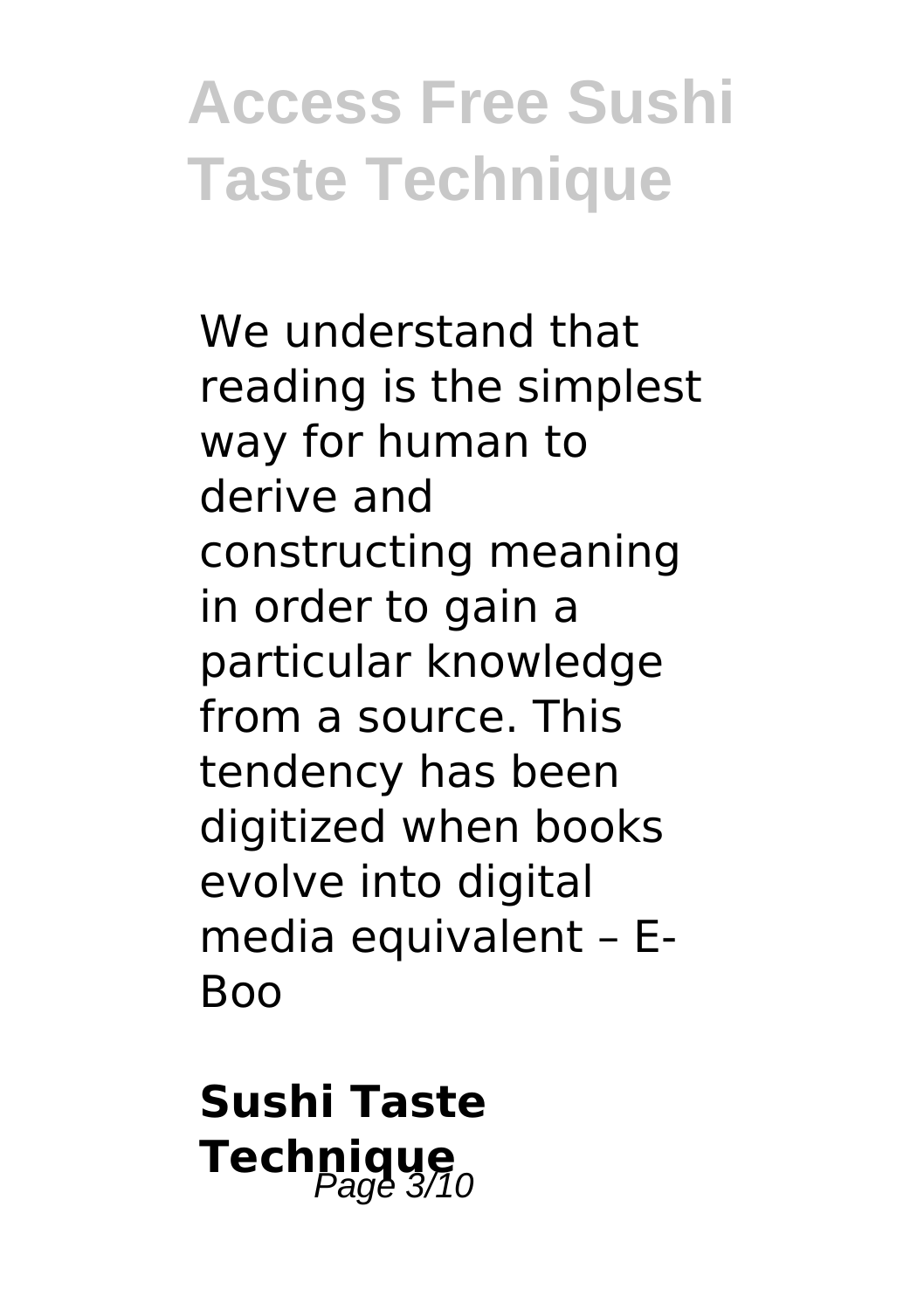Sushi ( $\Pi$ ,  $\Pi$ ,  $\Pi$ ,  $\Pi$ ,  $\Pi$ , pronounced or) is a traditional Japanese dish of prepared vinegared rice  $(\Pi \Pi, \Pi)$ sushi-meshi), usually with some sugar and salt, accompanied by a variety of ingredients  $(\Pi, \text{neta})$ , such as seafood, often raw, and vegetables.Styles of sushi and its presentation vary widely, but the one key ingredient is "sushi rice", also referred to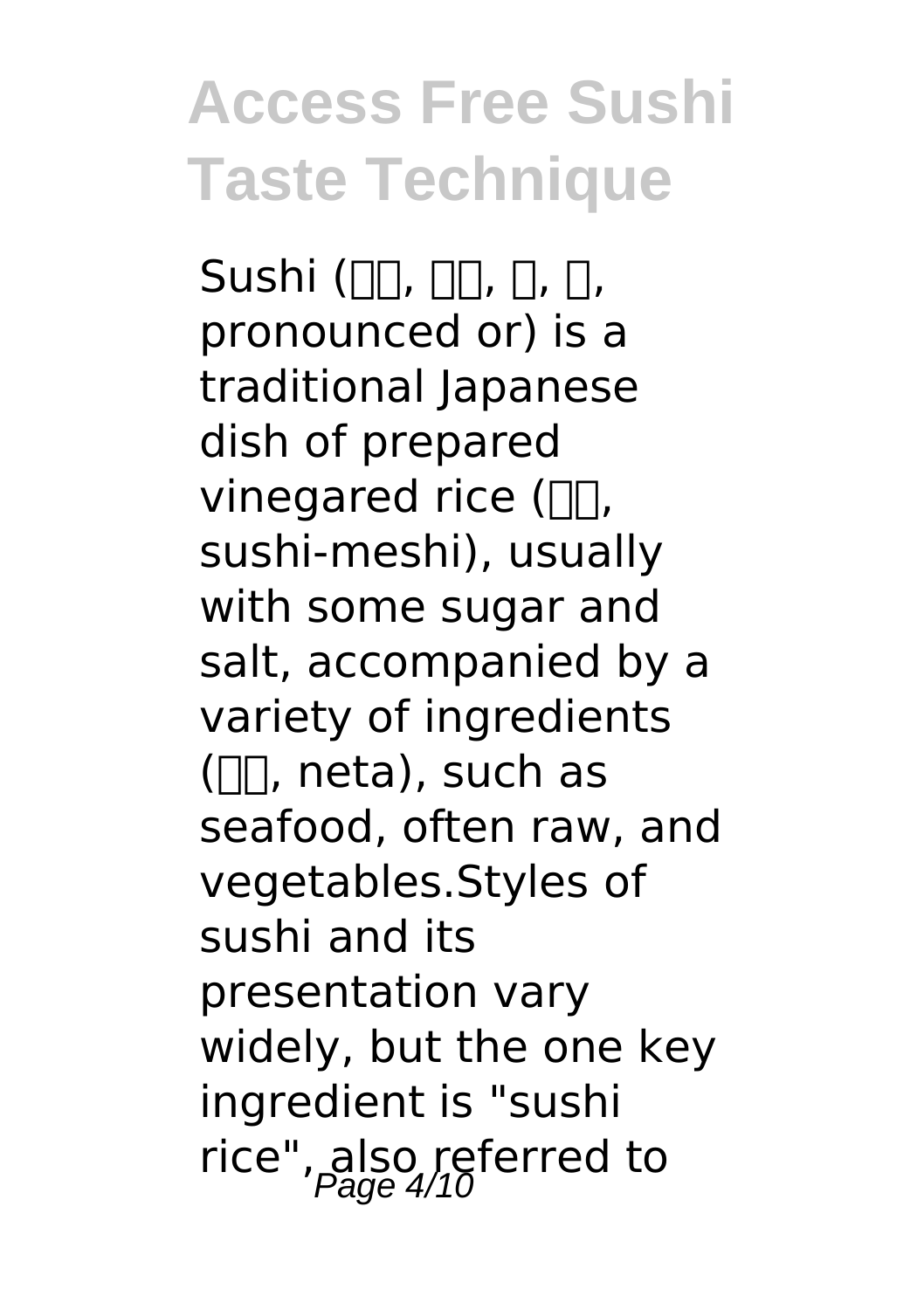as shari ( $\Box$  $\Box$ ...

#### **Sushi - Wikipedia**

Welcome to Isshin Sushi Bar and Asian Dining Welcome to Isshin Sushi Bar and Asian Dining Welcome to Isshin Sushi Bar and Asian Dining Join us for authentic Japanese cuisine 250-770-1141

**Isshin Sushi Bar and Aisan Dining - Sushi and Japanese ...** Rice vinegar is a type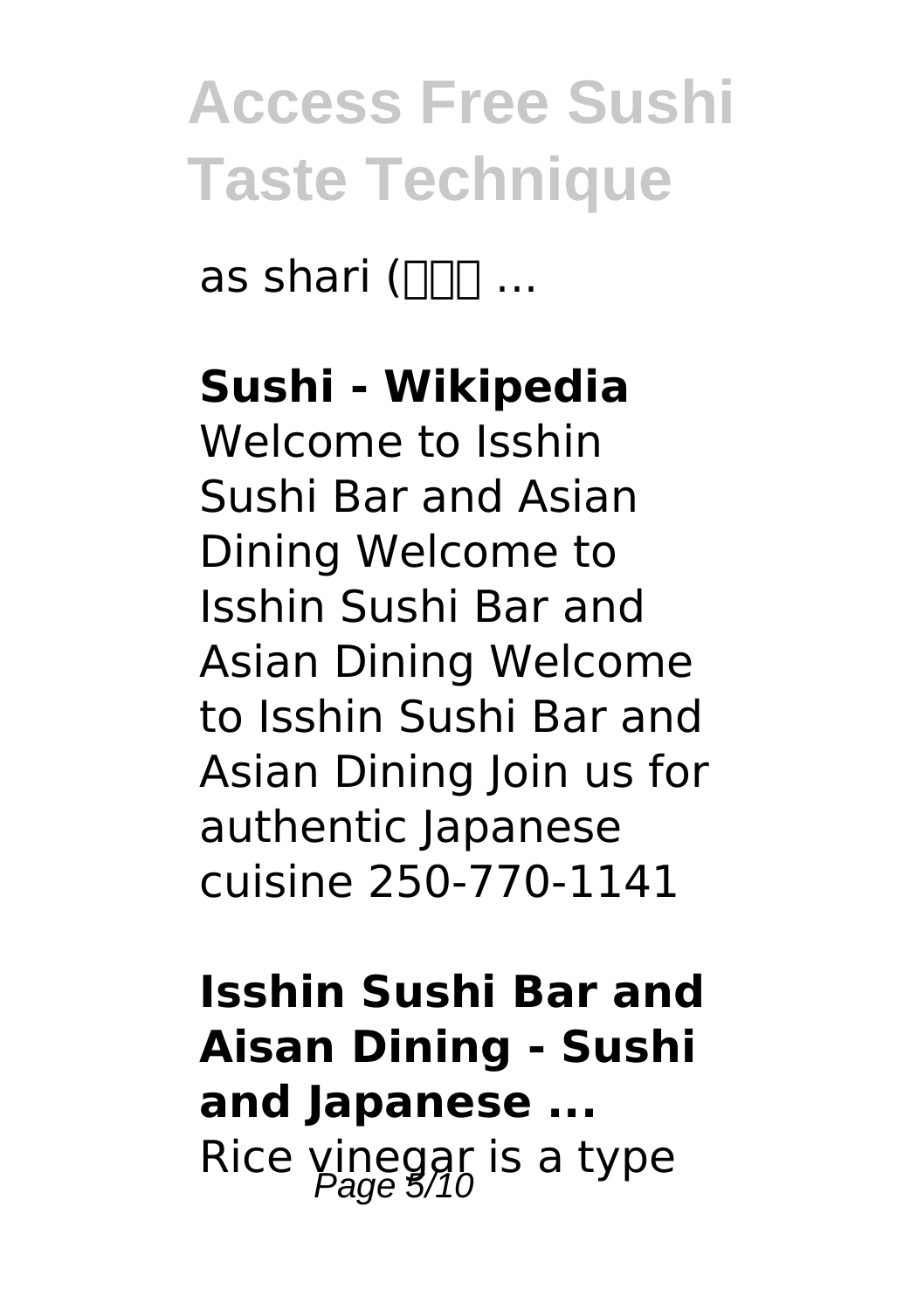of vinegar made from fermented rice in China, Japan, Korea, Vietnam. Japanese sushi vinegar is around 5% acidity and is rather mild and slightly sweet in taste. The ready-to-use Japanese sushi vinegar is easy to use and of very high quality. The right taste is obtained by adding salt and sugar into the sushi vinegar.

# Sushi Ingredients -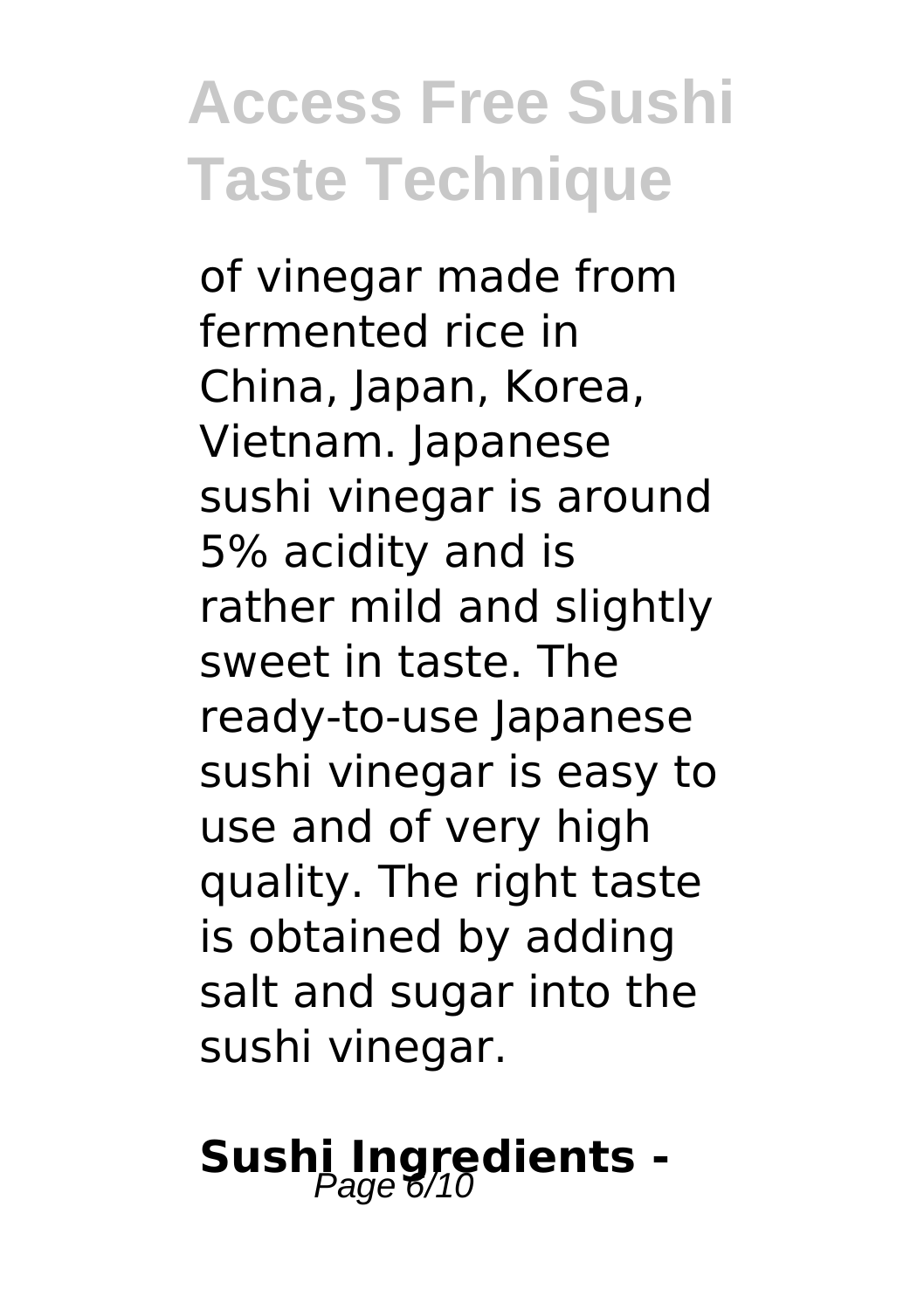#### **What Items Do You Need to Get Started?**

French technique // Asian flourish. Located in the heart of Cleveland's Tremont neighborhood, Chef Zack Bruell's flagship restaurant, Parallax dazzles with a strong emphasis on fusion seafood and sushi.

#### **Parallax**

2. Udon. One of the three main noodle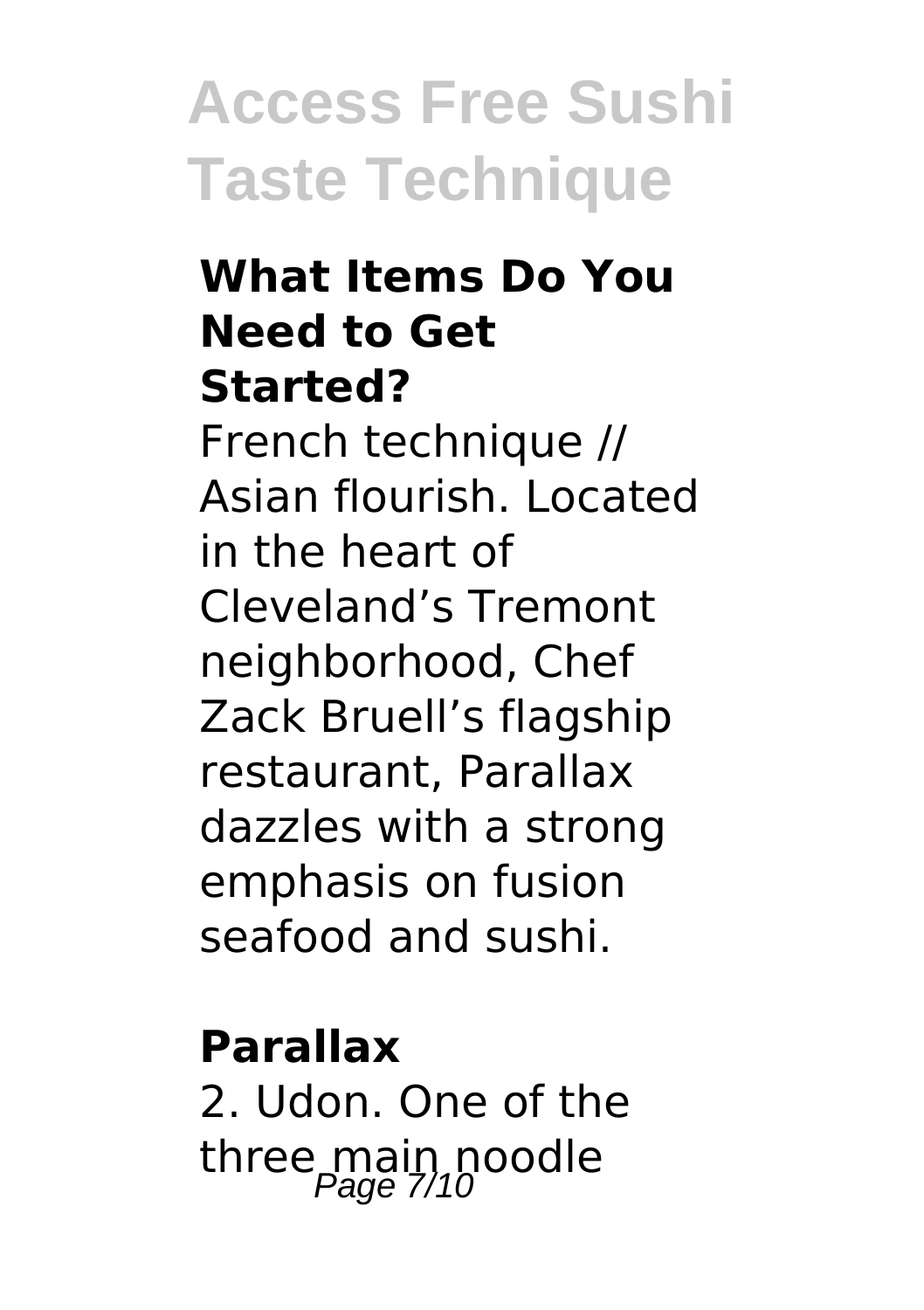varieties eaten in Japan; udon noodles are thick, chewy, and traditionally made from wheat flour and brine water. Udon can be served in a number of different ways (mixed into stir fries, added to hot pots, served cold with a tsuyu or tentsuyu soup base on the side for dipping), but are most commonly used in noodle soups, where they are served in a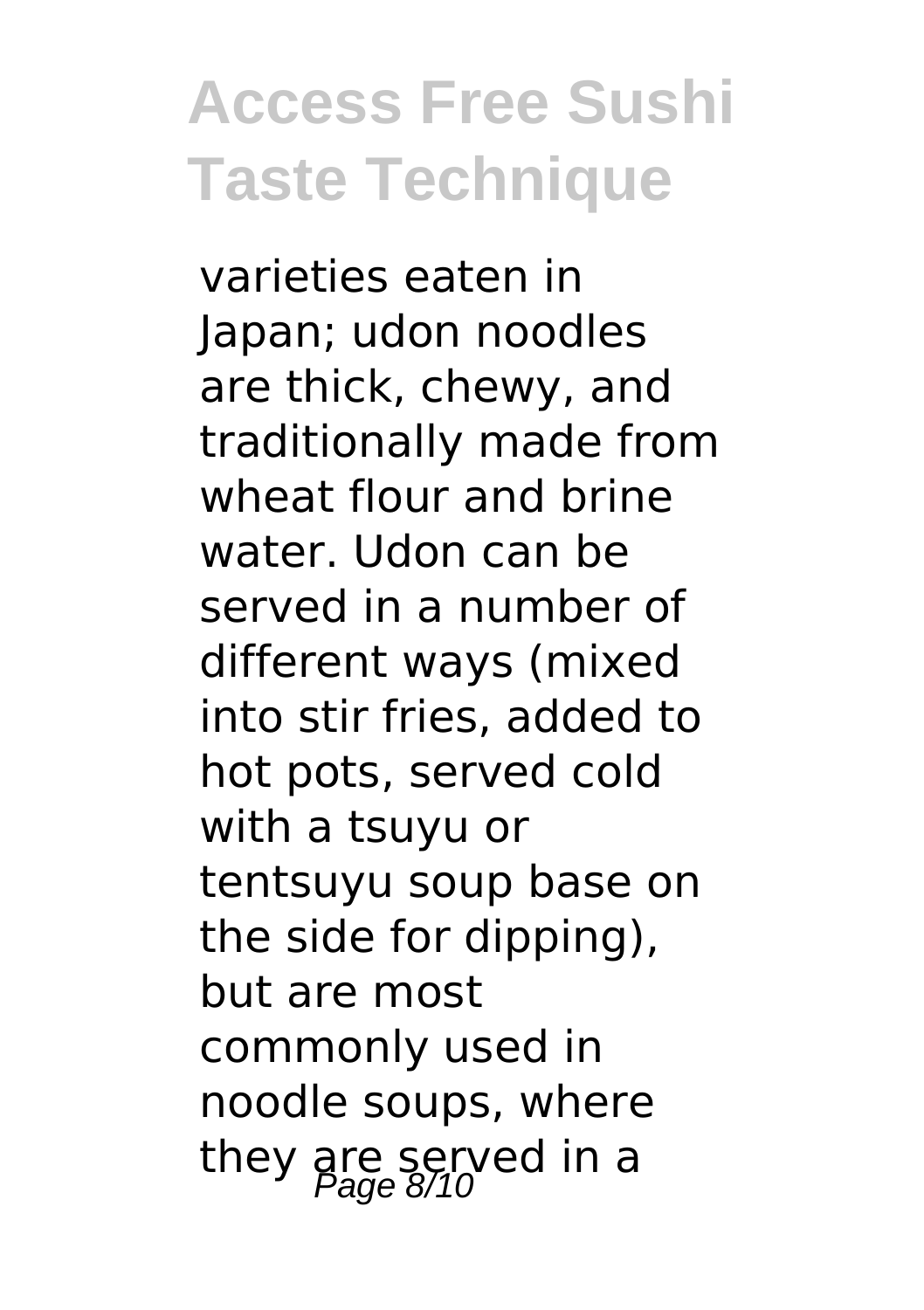savoury ...

#### **30 Must-Try Japanese Foods - Japan Centre**

7 oz all-purpose flour (plain flour)  $(1 \frac{1}{2})$  cup + 3 Tbsp; I encourage you to use the kitchen scale; If you use a measuring cup, follow this method: fluff your flour with a spoon, sprinkle it into your measuring cup, and use a knife to level it off.  $Page 9/10$